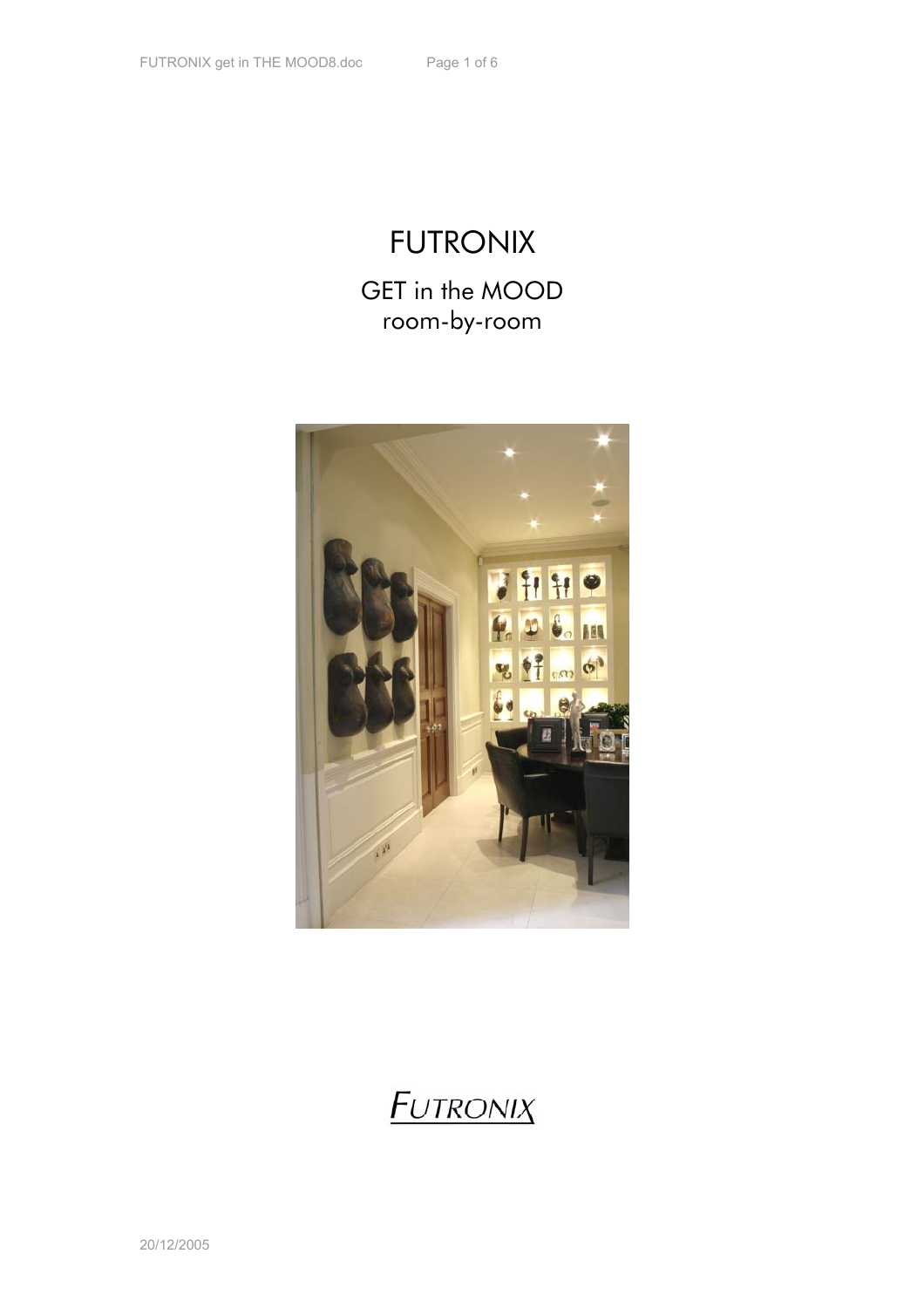### **FUTRONIX get in THE MOOD – room by room**

# *Whatever your mood, get the lights in your favorite rooms looking their best by putting a lighting control system in charge*

Dimming lights, as we all know, is conducive to relaxation and intimacy, particularly after a stressful day.

Dimming is commonly available via single-light dimmer switches, but installing rows of dimmer switches to control larger areas is neither attractive nor efficient.



With smart lighting systems installed – such as Futronix' comprehensive range of dimmers – seamlessly controlled dimming of all lights in a room or house is simplicity itself. Scenes can be easily set and saved, then effortlessly recalled at the touch of a switch panel or remote control handset.

Small switchplates replace rows of multiple switches, and control entire groups of lights located in the same room or throughout the house. Smart lighting switchplates allow an owner to select sophisticated combinations of

lighting events with one key stroke, rather than adjusting half a dozen individual dimmer switches anytime the lighting needs to be changed. This 'single-touch' operation affords benefits for every major room in a house.

Switch plates are available in a variety of stylish polished and brushed metal finishes, designed to match existing switchplates and sockets, and many feature an infra-red receiver window to enable control by remote handset unit. The elegant new Eclipse range of switchplates features polished stainless and frosted glass in a contemporary design.



Whether dimming lights in a child's bedroom, fading the lights in a home

theater before a movie, commanding all house lighting from a central switch panel in the foyer, or illuminating a path from the garage to the front door, there is a Futronix lighting control system ideally suited to your requirements.

With proper installation and programming by a Futronix home systems professional, lighting control adds visual interest and seamless operation to any room. And unlike other systems, there is no need to call the installer back to reprogram lighting scenes. With Futronix systems, users can easily execute limited reprogramming on the fly.

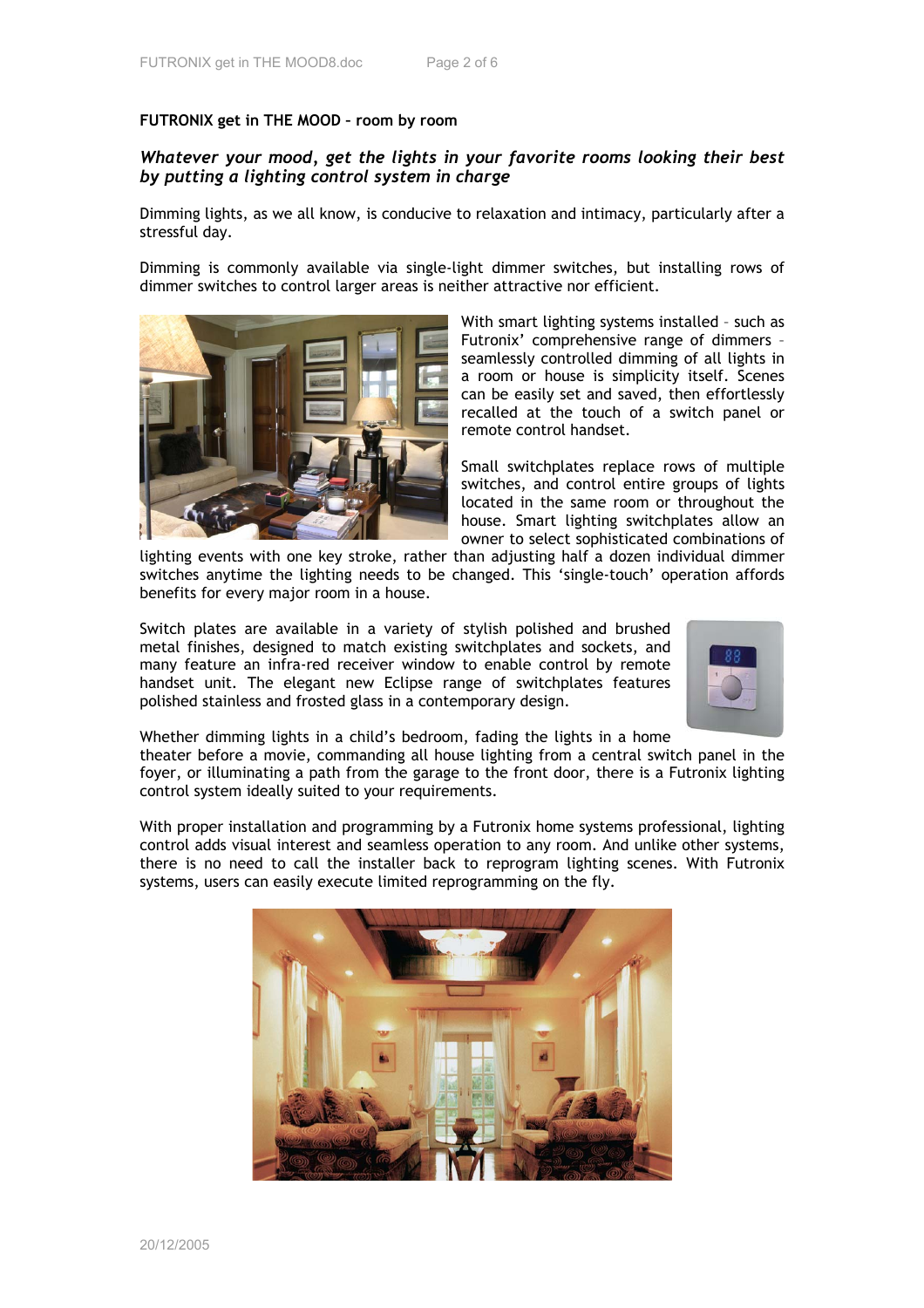# *Elegant room lighting solutions with Futronix dimmers*

#### **Multipurpose family room**

A multipurpose family room is an ideal place to add smart lighting control. Light levels can be dimmed for watching a movie on television, or raised a little for viewing sports programs or children's cartoons. For reading DVD titles and adjusting equipment settings, the remote



allows users to easily raise light levels for a moment. Reading, entertaining friends, or hosting a family gathering can all require different settings for various room lights.

A Futronix **Enviroscene 805 dimmer** is an excellent choice for this purpose, installed as a whole-house lighting control system, with local switchplates for selecting room lighting scenes. This system can set and recall a generous 20 scenes, fading gently from one scene to the next so the change is subtle to the eye. With scenes easily selectable at the touch of a button, even guests can select ideal mood lighting for any

moment. Of course, the supplied infra-red remote control handset can be used to cue lighting scenes from anywhere in the room.

#### **Master bedroom & other bedrooms**

For bedrooms, individual lighting scenes allow for setting scenes for reading, sleeping, romance, cleanup and even lighting a path to the bathroom.

Again, the **Enviroscene** system is perfect for this application. Your master bedroom – as the place where you begin and end your day – is also a logical place to locate a master switchplate for a system that can control all the home's lights.

With an **Enviroscene** or **PFX System** installed, every light in the house can be dimmed or turned off from one location before going to bed, leaving preprogrammed security lights switched on.



Other bedrooms – such as children's bedrooms – can also be linked into a Futronix system, providing night-lighting, morning wake-up lighting, and other benefits.

#### **Master bathroom and other bathrooms**

A master bathroom should ideally be a place of retreat and relaxation. Dimmed lights are beneficial for a relaxing bath – and for peace of mind in a wet area, the ideal lighting



control is an extra low voltage switchplate linked into a wholehouse system based on an **Enviroscene** or **PFX System**.

This means that there is no live mains power behind the unit to short if water splashes onto the switchplate, while the owner can brighten or dim lights over the vanity, illuminate wall sconces, and dim overall bathroom lighting. Polished stainless switchplates are recommended for bathrooms for ease of maintenance.

Lighting in other bathrooms can also be programmed into a Futronix-based whole-house lighting control system to provide similar features throughout the house.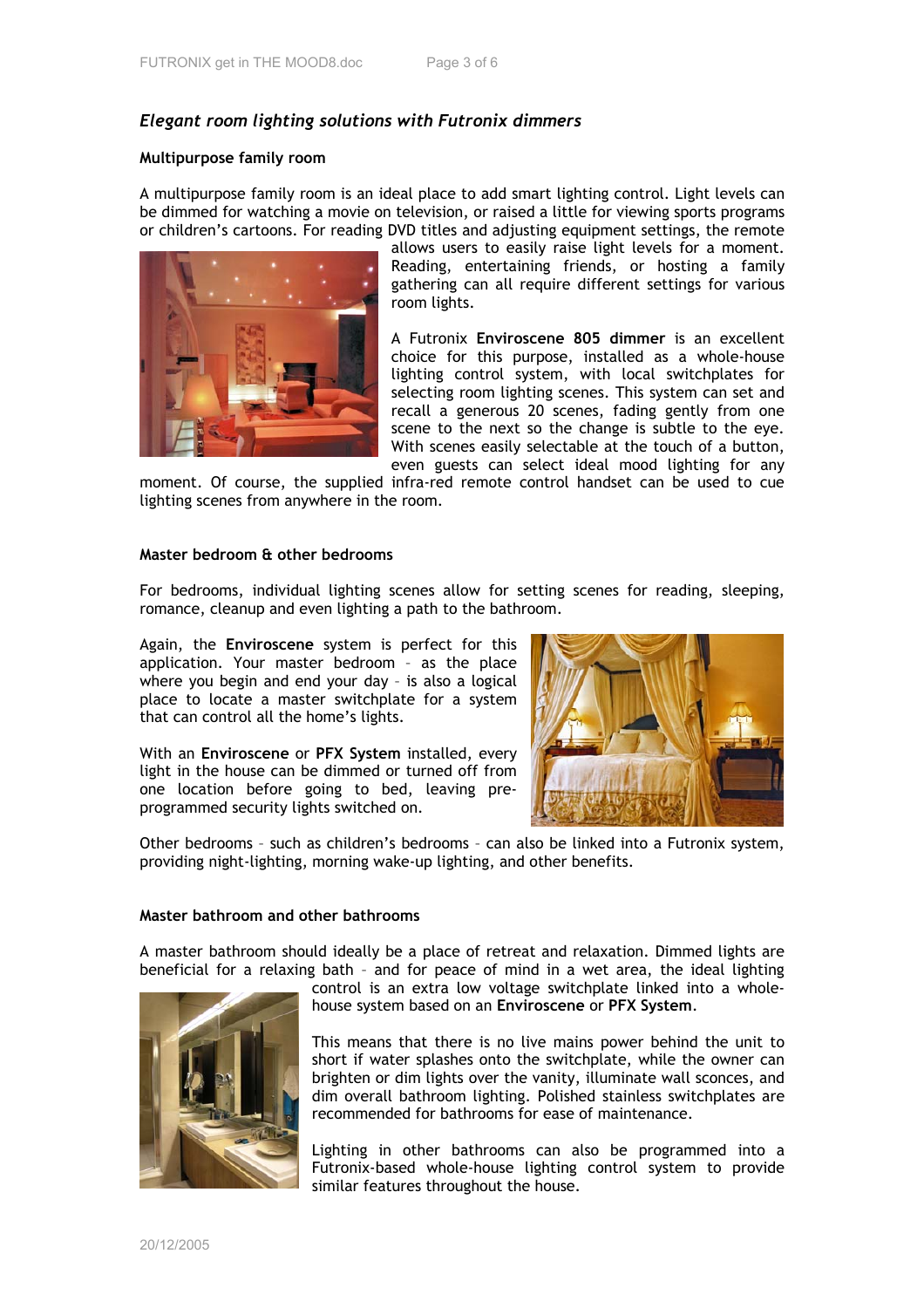#### **Kitchen areas**



Kitchen areas typically feature fluorescent lighting under countertops, with halogen or low voltage lighting over kitchen or dining table area providing atmospheric lighting for family or intimate dining.

A single-room **P400** or **P800 dimmer** can control task lighting for areas requiring bright lighting at sinks, work areas and appliances, with dimmable lighting in snack-bar or dining areas.

#### **Home Cinema**

A smart lighting control system can evoke the ambiance of a major movie theatre at the press of a button. Futronix digital lighting control systems offer superb solutions for dedicated home theaters, with full dimming and multi-scene capabilities, plus the optional advantages of control of audio and visual systems, screen lifts, drapes and curtains.

From opening credits to closing credits, emulate commercial cinemas in every respect – close room drapes, fade lighting in and out, open and close screen

curtains, all with appropriate sound effects from the AV systems – then start the movie! All controlled by Futronix digital systems, with integrated control from a single universal remote handset.

The **Home-Icon TouchScreen Controller** can provide all these features when integrated into a whole-house lighting control system based on **Enviroscene** or **PFX Systems**, or a Futronix **P-800** dimmer can provide control for a stand-alone home theatre lighting system.

#### **Den / Study**



The den or study is a room where daily stress is laid aside for a while, and personal pursuits come to the fore. Such a retreat may well feature hi-fi systems, TV's or plasma screens, easy chairs, mini-bars and libraries.

Dimmed overhead lights and a few soft table lamps can create a soothing ambiance for listening to music, or a brighter scene is conducive to reading



the latest news or finishing paperwork.

A **P-Series dimmer** is ideal for lighting these rooms, or control can be integrated into a whole-house system with the **Home-Icon TFT Color TouchScreen** controller.

#### **Lighting control – room by room**

A lighting control system builds off and enhances the core necessity of having lights in every room by enabling them to complement the design and functionality of a room – and the activities that take place there – all with the single press of a button.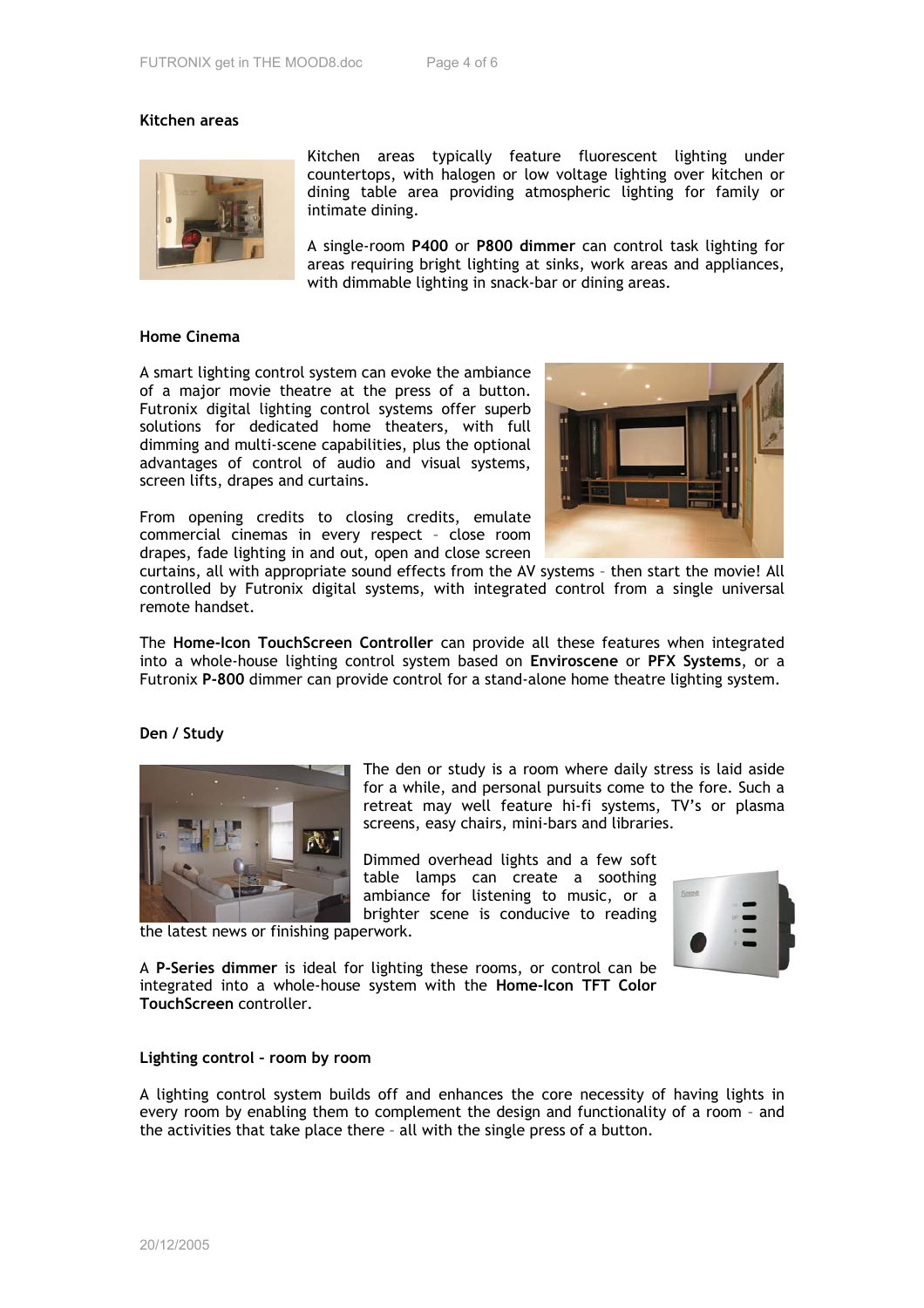## *Selecting the ideal lighting control system*

Lighting control systems fall into two main categories – Whole-house or Single-room systems.

#### **Whole-house lighting control systems**

A whole-house lighting control system – such as the Futronix Enviroscene or PFX System – commands lights throughout an entire home, including outdoor entertaining and garden areas, and security lighting.

The **PFX System** is one of the most advanced dimming systems available, typically controlling large commercial and hotel lighting installations. When installed in sizable

luxury houses, the quiet and reliable PFX manages lighting usage, increases functionality and provides the ultimate in user convenience.

Wittersteinung

The **Enviroscene** is an affordable intelligent dimming system, ideal for luxury residences and apartments. Built around a range of standard modules, Enviroscene systems are flexible and powerful enough to control lighting for an entire house.



With whole-house lighting control systems, one or more master switchplates may be installed in the main foyer, master bedroom or kitchen, but should be capable of controlling lights in every room of the house. Control of the entire lighting system is also possible, from

any room, using any pre-programmed universal remote handset.

Whole-house systems are particularly useful in large homes where turning off lights manually before leaving for work or going to bed is a chore. They are also ideal for homes with open floor plans or for those who use the entire house for entertaining, and – in conjunction with in-built timer systems – for creating a realistic impression that a property is occupied during extended vacations.

Futronix switchplates for operating whole-house systems are of identical faceplate design to P-Series single room dimmers. This means that a home could, for example, be set up with whole-house lighting systems on the ground floor, master bedroom and grounds, with matching P-Series dimmers controlling all other bedrooms and upper floor rooms.



#### **Single-room lighting control systems**



Single-room lighting systems are designed specifically to arrange the lights in one room. Most people choose a single-room system when they want to improve eye appeal or add visual

excitement to one special room in the house – perhaps a home theater, a family room or an elegant sitting room.



Because they reach and control fewer lights, single-room systems are more affordable than whole-house systems. However, our experience is that once the benefits of a lighting control system are appreciated in one room, owners